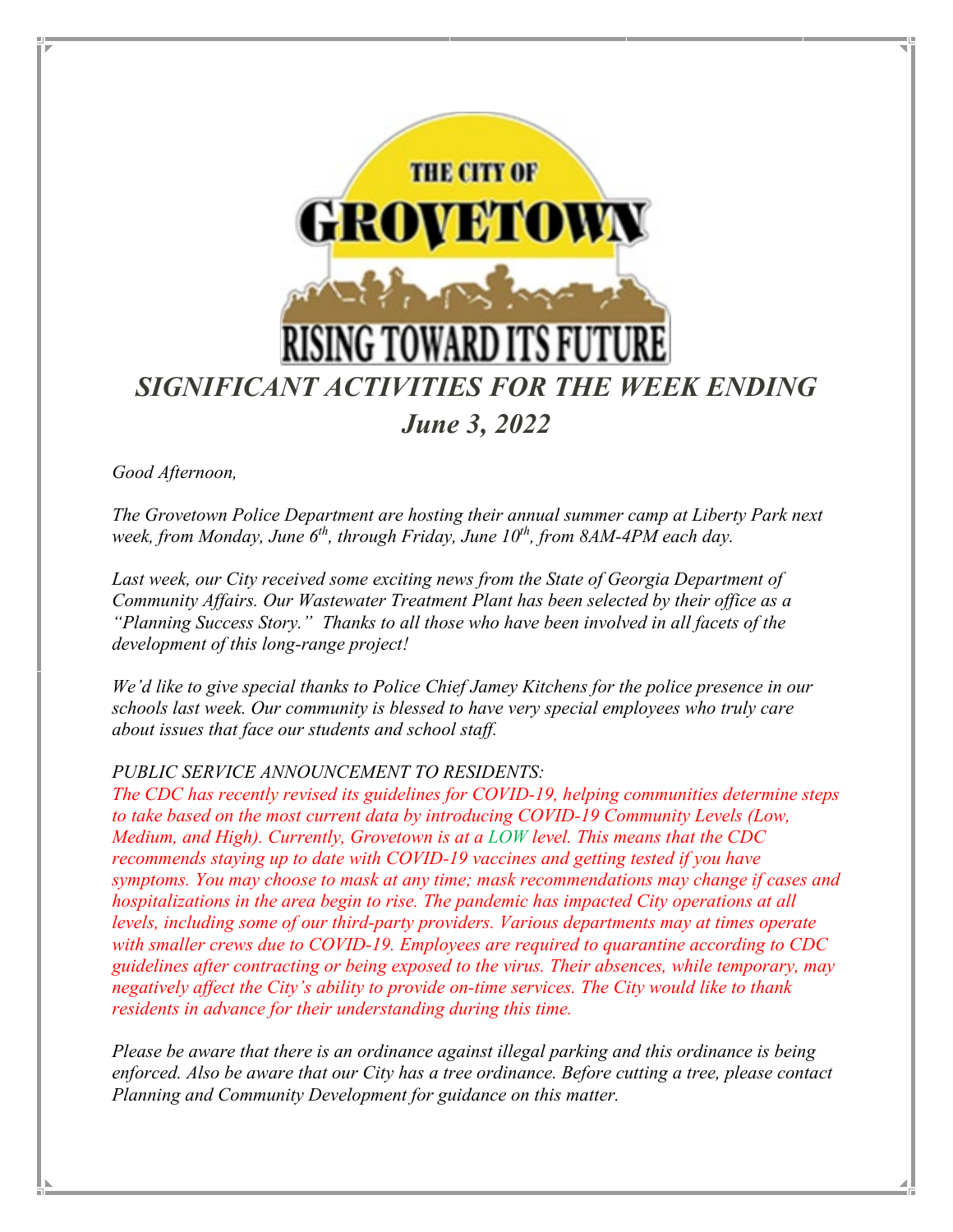*If your trash can is missed during pickup, please contact Grovetown City Hall at 706-863-4576, Ext. 450.* 

*We have several job openings in the City. For those who may be seeking employment, please visit our website at [www.cityofgrovetown.com.](http://www.cityofgrovetown.com/)* 

# **Human Resources**

#### **Personnel Count**

- Number authorized = 144 full-time.
- Number employed = 125 full-time.
- 1 part-time (Museum).
- 5 part-time/as needed (Firefighters)

#### **Vacancies (19)**

- 3 Road Patrol Officer
- 1 Traffic Officer
- 4 Public Safety Dispatcher
- 1 Police Operations Lieutenant
- 1 PT Firefighter/EMT
- 1 Sewer Plant Operator Class 3 License
- 1 Sewer Plant Operator Trainee [using 4 temp. employees to augment staffing]
- 1 Light Equipment Operator (Streets) [using 6 temp. employees to augment staffing]
- 1 Heavy Equipment Operator 2 (Streets)
- 1 Light Equipment Operator (Parks & Recreation)
- 1 Meter Maintenance Technician Coordinator
- 1 Lab Analyst
- 3 \*\*\* Positions to be advertised after July 1 \*\*\*

#### **Hiring Actions**

Interviewed 2 applicants for Police Officer-Road Patrol – Police Department on 6/3/2022 **Safety/Training/Wellness**

• Safety Talk: Learn to Look: Observation is the Key to Safety

#### **Worker's Comp Claims**

#### • Nothing to report

#### **Additional information**

- Processed additional applications and preparing for interviews
- Scheduling additional interviews for other jobs as we receive enough completed applications from qualified applicants
- Processing pre-employment paperwork and backgrounds on several potential employees
- Preparing conditional job offers for several applicants
- Coordinating harassment training through LGRMS

## **Police Department**

Police Dept. arrested 3 subjects during this period:

- 1 for Theft by Deception
- 1 for DUI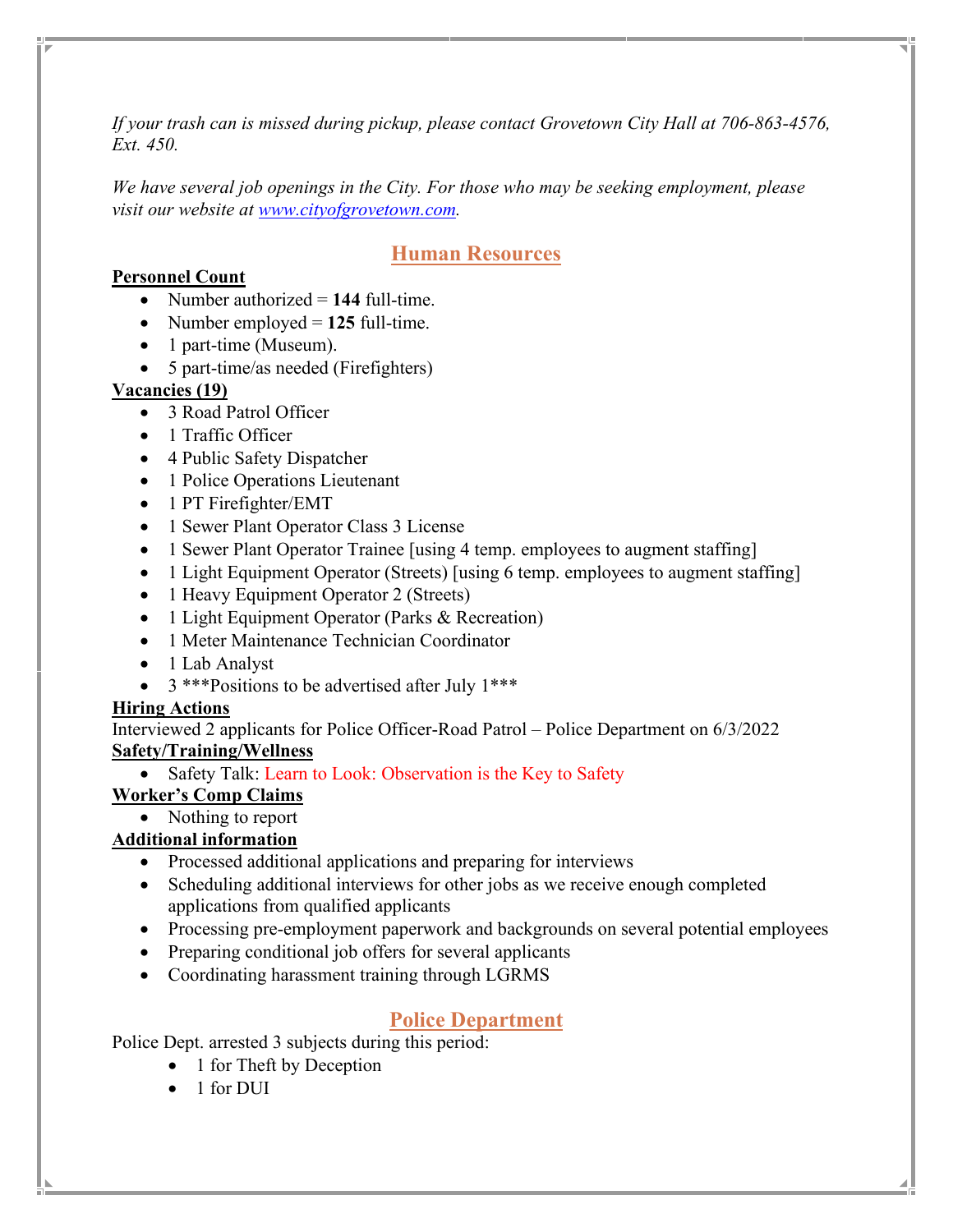- 1 for Disorderly Conduct
- Criminal Investigation Division had 10 cases assigned and closed 4 cases
- Thanks to Officer Joseph Holshouser for his service to the City of Grovetown and wish him well in his future endeavors
- We wish Dispatcher Ranetta Rayle a safe trip as she attends the Basic Communications Officer Training Course next week in Forsyth, GA
- We are hosting our annual summer camp at Liberty Park from Monday (6/6)-Friday (6/10), from 8AM-4PM each day
- Received an ATV to assist in patrolling City parks and for search and rescue missions
- Police Officers will be equipped with new outer ballistic vests that offer comforts such as load bearing and a cooler body temperature
- Received the new Taser 7, and upon receiving training, officers will be equipped with them.

## **Fire Rescue**

- Fire Department responded to 19 calls:
	- o 12 medical calls
	- $\circ$  7 fire calls
- Renovations are complete at Fire Station #1
- Fire Department personnel conducted hydrant testing May  $31<sup>st</sup>$ -June  $2<sup>nd</sup>$
- Chief Kent attended the EMS Advisory Board Meeting at Columbia County EMA on June 2nd

## **Leisure and Recreation (L&R) Services**

#### **General**

- Leisure and Recreational Shop: Cleaned and organized shop, washed vehicles, and cut grass
- Liberty Park: Cut grass
- Kiddie Hall: Cut grass
- City Hall/Veterans Park: Cut grass
- Euchee Creek Trails: Cut grass, cleaned trails
- $2<sup>nd</sup>$  Avenue Cemetery: Cut grass
- Municipal Court: Cut grass
- Goodale Park: Cut grass
- Wildflower Garden: Cut grass
- 201 E Robinson Ave: Cut grass

#### **Rental & Member Updates**

- 2 new rental contracts with 5 contracts returned with payment
- Facilities and fields were utilized a total of 47 hours
- 1 new gym membership

#### **Fleet Maintenance**

- **Stormwater/Sewer**
	- o Ford F250 Utility Truck: Routine service; new brakes, tires, and rotors
	- o Hustler Mower: Routine service
	- o Chevy Silverado: Routine service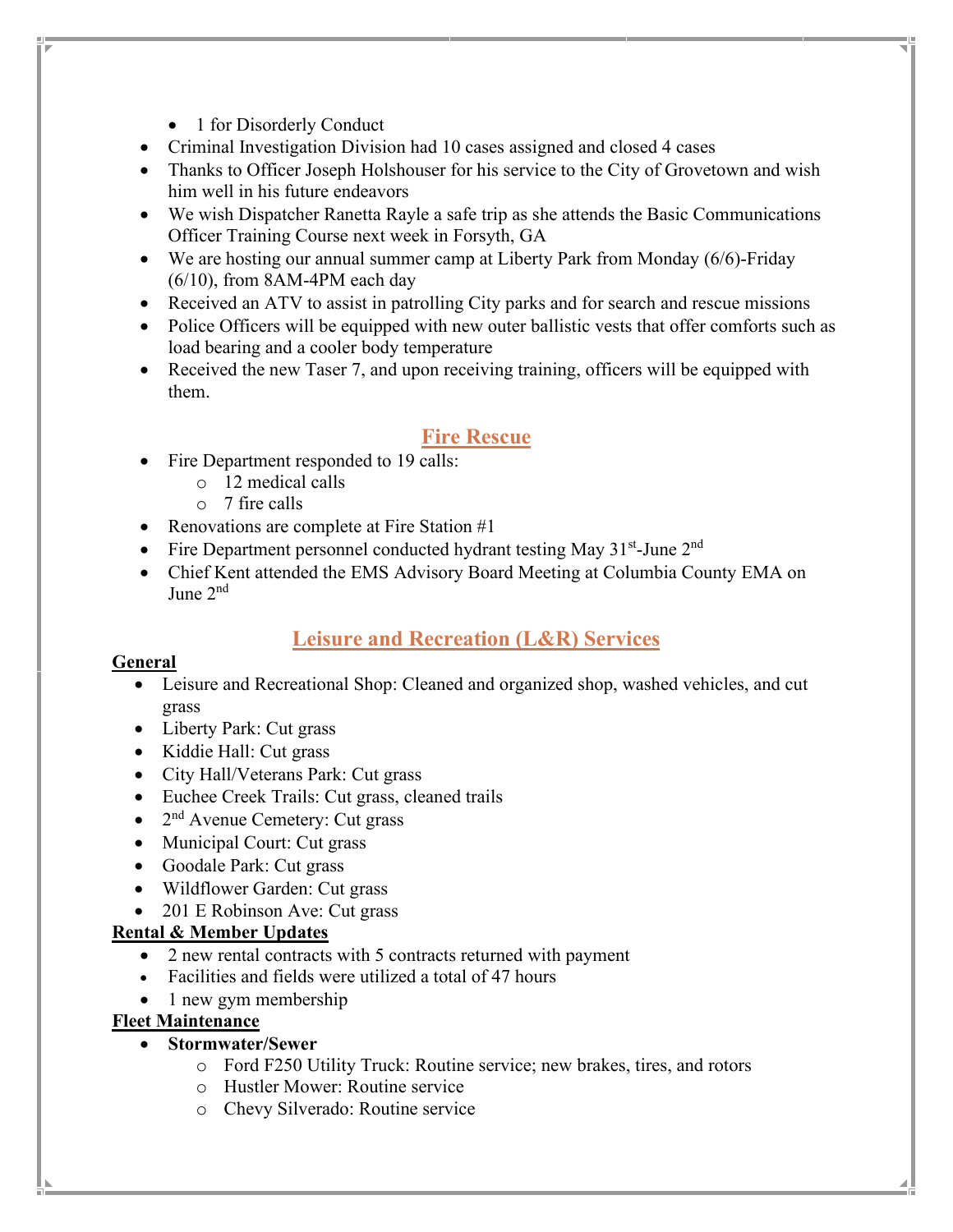- o Gravely Mower: Routine service
- **Street Department**
	- o Chevy 5500 Dump Truck: Routine service
	- o John Deere Gator: Routine service
- **Police Department**
	- o Chevy Tahoe: Routine service
	- o GMC 2500: Repaired leaking oil filter housing
	- o Ford Interceptor: Routine service
- **Leisure and Recreation**
	- o John Deere Mower: Routine service
- **Fire Department**
	- o Ford F-550: Injector issue

#### **Facility Maintenance**

- A total of 14 work orders for this week:
	- o 4 at City Hall, 3 at Police Dept., 2 at Sewer Plant, 3 at Liberty Park, 1 at Courthouse, and 1 at the Museum

#### **Upcoming Programs**

- Maverick's Fitness: Mondays and Wednesdays from 6:15PM–7:15PM
- Martial Arts Classes: Tuesdays and Thursdays from 6PM–7:30PM
- Queen Diva's Line Dance Class: June  $11<sup>th</sup>$  from 12PM-4PM
- Grovetown Summer Jam: June 25<sup>th</sup> at Liberty Park from 5PM–10PM

# **Information Technology**

- Focused on completing presentation for Grovetown phone app
- Resolved issues with getting 3 new phones at Fire Dept. up and running
	- o Made a switching change that prevented the phones from staying programmed
- Researching and preparing implementing a solution for wires connecting IT equipment
	- o The plan is to implement a citywide solution that looks professional and prevents tripping
	- o Dispatch at the Police Dept. will be our first location
- Calls for Service were normal at 12
	- o Password issues and printing issues led the way for issues this week

## **Public Works**

• Congratulations to Santino Genova, who obtained his Lab Analysist license

#### **Streets and Sanitation Department**

- Bulk and yard waste were down this week to 13.07 tons
- Litter pick-up was down a little to 16 bags of litter on the main thoroughfare
- Potholes and driveways were fixed and cleaned on VFW Rd., Hardy Dr., and Horizon South Pkwy
- Street Sweeper took care of Hardy Dr., VFW Rd., Robinson Ave., and Hayne Dr.
- Ran litter detail throughout the week and weekend

#### **Sewer Department**

- Performed preventive maintenance by jetting the subdivision Reynolds Pond for CCTV
- Replaced hose on the lime pump at the WWTP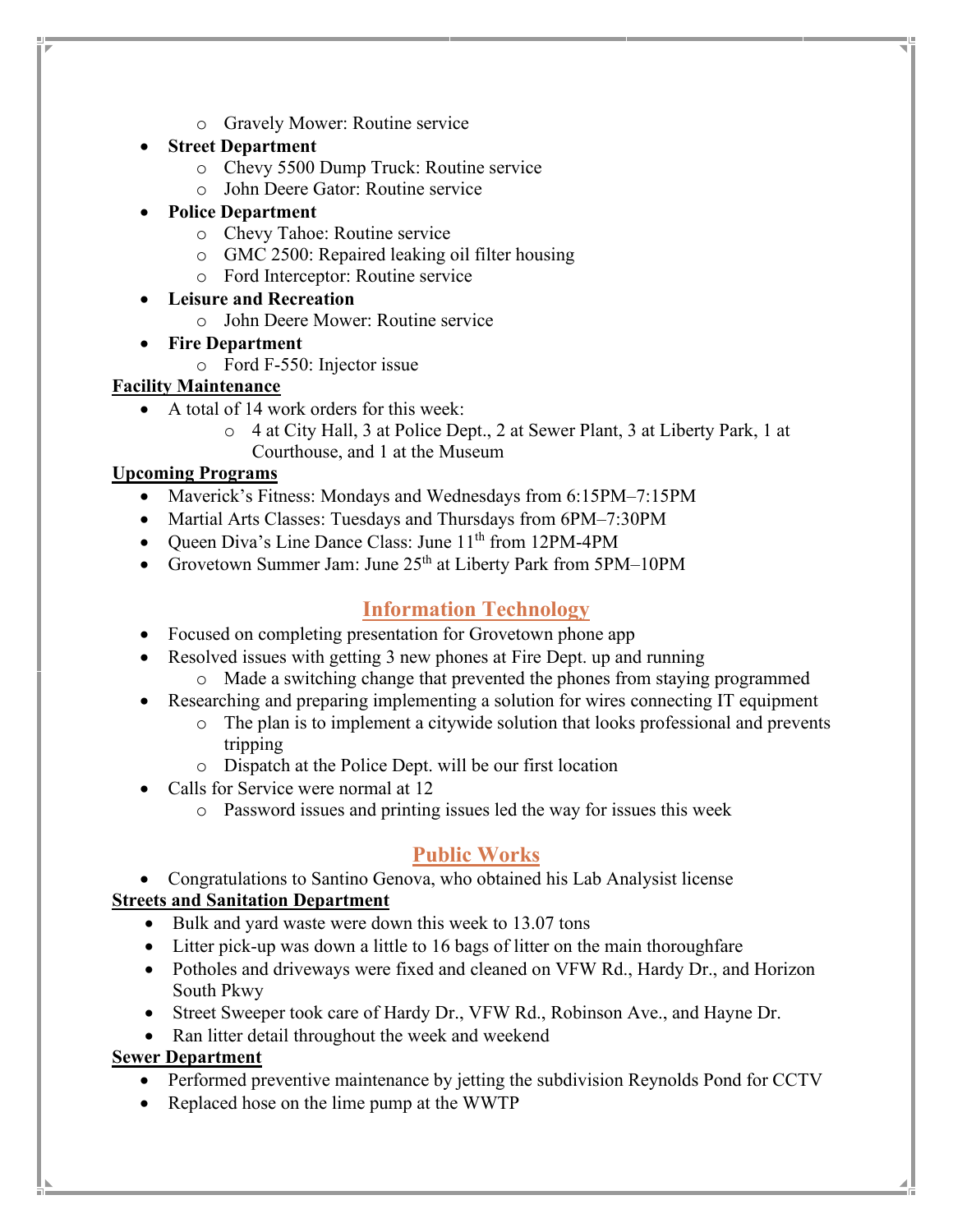- Checked lift stations daily
- Pumped out Liberty Park manhole and unclogged a pump

#### **Stormwater Department**

- Cut pond on Landing Ln.
- Cut pond on Koweta Way
- Fixed road to the pond on Caroleton Dr.
- Picked up trash in all ponds
- Cut and picked up pine straw on Elbrus Way around storm box
- Helped with water cutoffs
- Cut Battle St.
- Cut around pond at the WWTP
- 9 work orders completed

#### **Environmental Compliance**

- Conducted preventative maintenance on the digester
- Pressed over 25 tons of sludge
- Conducted permit-required and process control testing of raw and treated wastewater o All treated water samples were in compliance
- Conducted daily inspections of 8 lift stations
- Continued preparation of the Annual Watershed Report
- Compiled lab and field data for end of month EPD reports
- Inventoried lab and restocked
- Stormwater cleared around the ponds on the WWTP
- Submitted sampling site request to EPD

#### **Water Department Reports**

- 73 locates this week
- 72 work orders
- Ran 4 histories
- Repaired 3 water Leaks
- Replaced 3 damaged water meters
- Repaired 4 damaged sewer cleanout caps
- Took state fluoride samples

#### **Infrastructure Inspections**

- Developmental infrastructure inspections this week: 17
- Fiber boring is ongoing:
	- o Brandimere Townhomes
	- o Arbor Springs

#### *Deer Hollow Section 3*

• McElmurray contractors on-site and continuing to run 6" PVC water main, make taps for water services, and install 6" water valves; rip rap rock had also been placed around some of the storm

#### *Brighton Woods Phase 2*

• Infrastructure complete

#### *Dunkin Donuts*

• Contractors are on-site and working on beautifying this project, planting bushes and using an auger to dig holes for the planting of trees – 95% done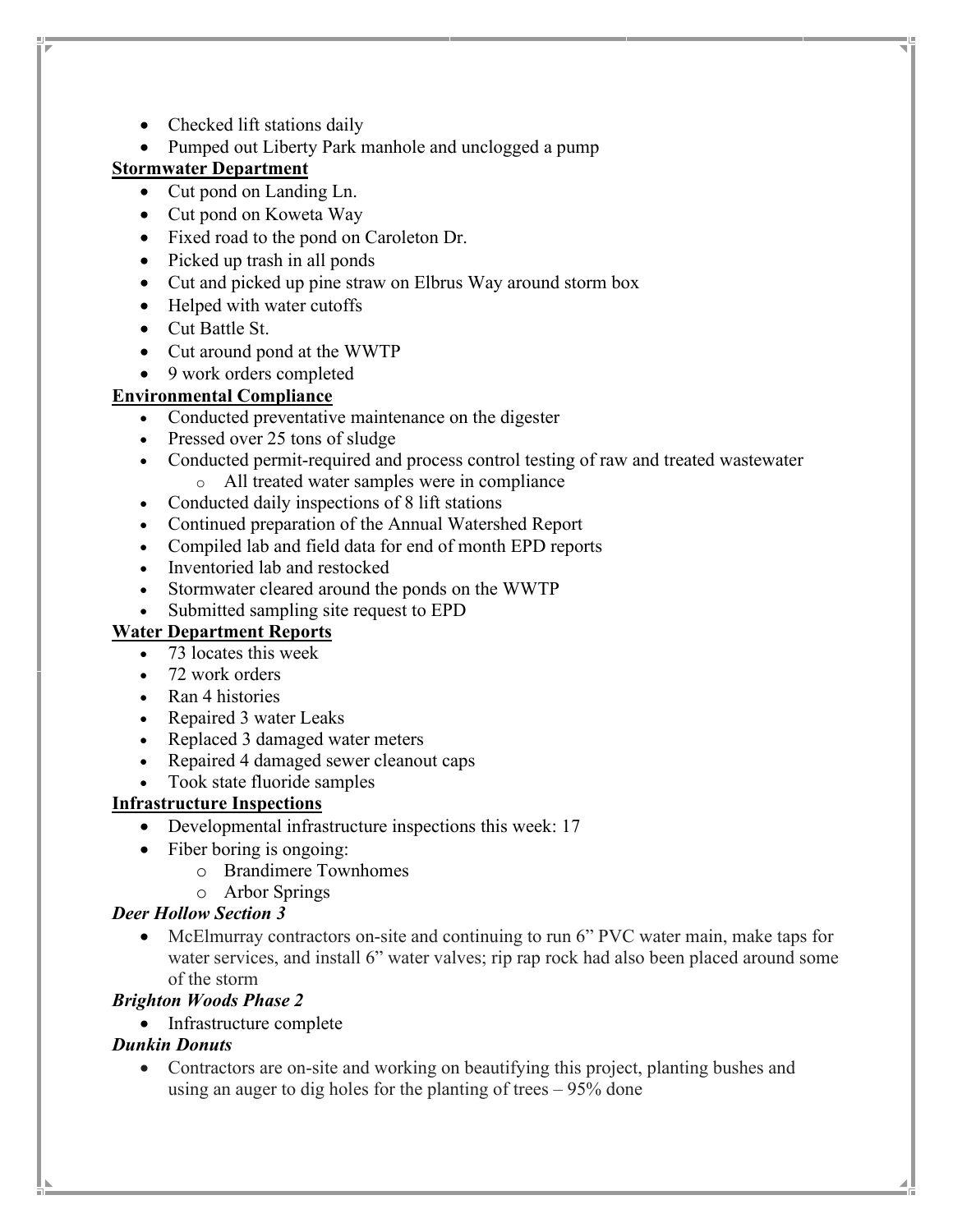#### *Milton Hitt Rd.*

• Contractors not on-site; still waiting on tap to be made by Columbia County

## **Planning and Community Development**

#### **General**

- The City's revised sign code was discussed at the 5/26 City Council Work Session and is available on the City's website and Facebook. Concerned members of the public are also encouraged to view the video archive of the meeting on the City's Facebook. All are invited to submit questions via email to Jonathan Bush at  $ibush@cityofgrovetown.com$ and attend the **6/13** City Council Meeting, where the first reading will occur.
- The City of Grovetown's Wastewater Treatment plant was selected as a "Success Story" by the Georgia Department of Community Affairs. A post will be uploaded to their webpage in July highlighting this activity as an example of successful comprehensive plan implementation. Thanks and congratulations to the Public Works and Finance Departments for executing, and thank you to the CSRA Regional Commission for assisting in the preparation of the application.
- Our Director of Planning and Community Development, Ronnie Kurtz, attended the Columbia County Chamber of Commerce Business Lunch and Orientation on 6/1 with our new intern, Ethan Dent, to formally welcome him into the internship program. He starts Monday, 6/6!
- 90 total building inspections.

#### **Meeting Update**

- Planning Commission
	- 6/16 Meeting:
		- 105 E Robinson Ave.: Request to rezone to CC 2.
- BZA
	- $\bullet$  6/2 Meeting:
		- o 302 Hardy Dr.: Approved request to encroach side yard setback for a parking structure.
	- 7/7 Meeting:
		- o 1135 Newmantown Rd. ("Rivercrest Townhomes"): Request to encroach front and rear setbacks to accommodate townhome units.

#### **Code Enforcement Update**

- 10 signs removed from Public ROW
- Overgrown Vegetation
	- o 1 NOV
	- o 6 warnings
- Inoperative/Abandoned Vehicles
	- o 1 warning
- Parking Violations
	- o 2 warnings
- Property Maintenance
	- o 1 warning
- Solid Waste/Trash
	- o 8 NOVs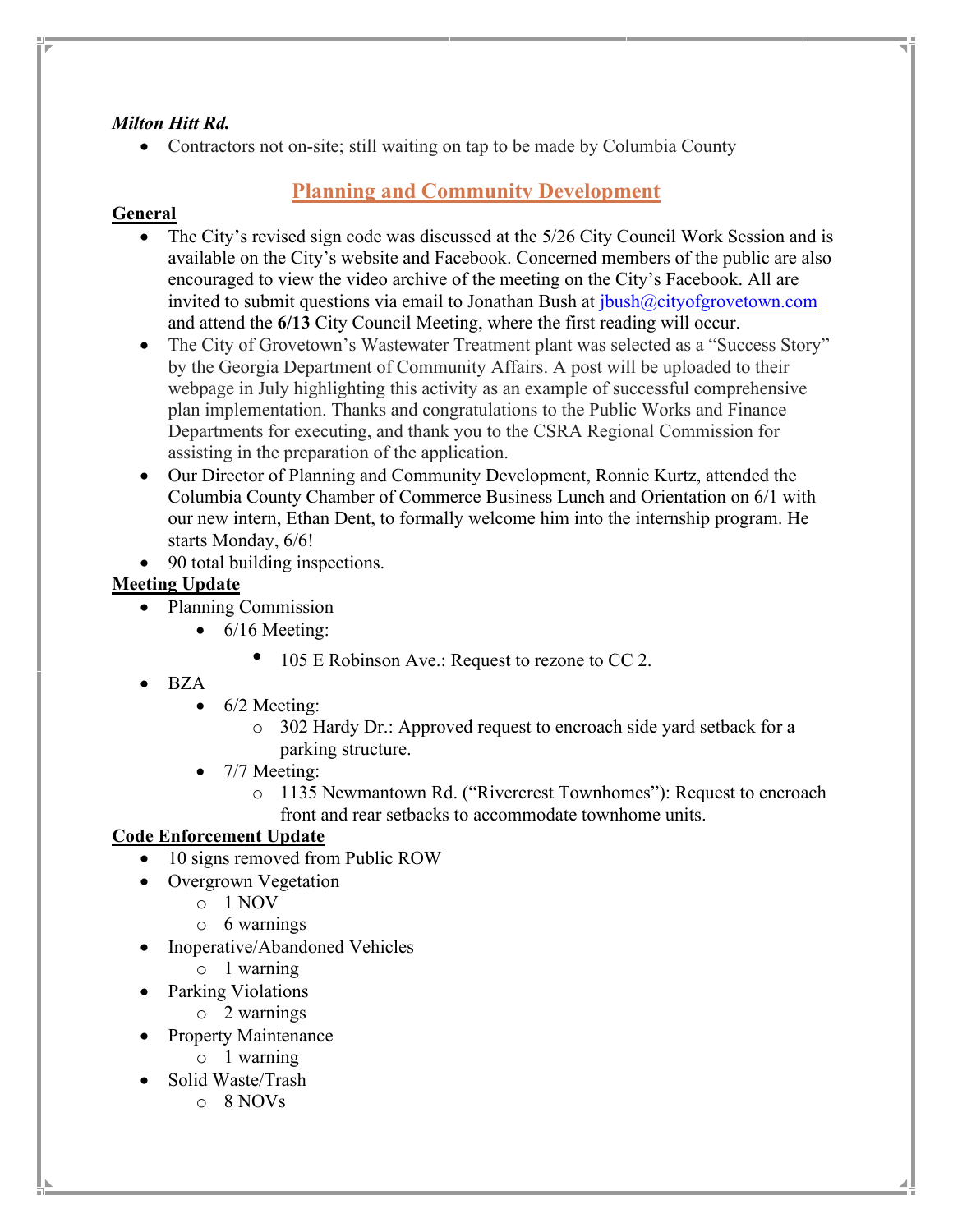o 3 warnings

6 Caroleton, Phase 2

7 Caroleton Phase 3 (103 townhomes)

(47 Townhomes)

9 Brighton Woods

(73 Single Family Lots)

8 Robin Landing Townhomes

Townhomes Section 2 (66 Townhomes)

10 Brighton Park Apartments

11 Rivercrest Townhomes (45 Units in 18 Buildings)

(134 Units in 29 Buildings)

- 6 responses to civil concerns
- 2 permit checks for construction jobs within the City
- 11 cases deemed in compliance

| DEVELOPMENT PROGRESS CHART<br><b>DATE: June 3, 2022</b> |                                                                 |                |                |     |                                               |  |  |
|---------------------------------------------------------|-----------------------------------------------------------------|----------------|----------------|-----|-----------------------------------------------|--|--|
|                                                         |                                                                 |                |                |     |                                               |  |  |
| <b>Commercial</b>                                       |                                                                 |                |                |     |                                               |  |  |
| $\overline{1}$                                          | Dunkin Site (4 Unit<br>Building)                                | $\overline{2}$ | $\overline{1}$ | 25% | Dunkin C/O<br>issued. Expect<br>to open soon. |  |  |
| $\overline{2}$                                          | Sparkle Car Wash                                                | $\overline{1}$ |                |     | <u>Site work is</u><br>ongoing                |  |  |
| $\overline{3}$                                          | <b>Therapy Trails</b>                                           | $\overline{1}$ |                |     | Expect site<br>work to begin<br>soon          |  |  |
| <b>Residential</b>                                      |                                                                 |                |                |     |                                               |  |  |
| $\perp$                                                 | Grove Landing, Section 5<br><b>64 Single Family Homes)</b>      | 64             | <u>59</u>      | 92% | 2 C/Os                                        |  |  |
| $\overline{2}$                                          | Brighton Landing, Section 2<br>(67 Single Family Homes)         | 68             | 60             | 90% | No change                                     |  |  |
| $\overline{3}$                                          | Highland Hills, Section 2<br>(32 Apartments in 4)<br>Buildings) | 32             | 25             | 78% | No change                                     |  |  |
| $\overline{4}$                                          | McCoy's Creek Section 6<br>(53 Single Family Homes)             | <u>49</u>      | <u>38</u>      | 72% | No change                                     |  |  |
| $\overline{2}$                                          | Deer Hollow Section 2 (110)<br>Single Family Homes)             | 105            | $\frac{44}{1}$ | 42% | $1 \text{ C/O}$                               |  |  |

 8 bldgs.  $(35 \text{ units})$  7 bldgs. (32 units)

73 | 72 | 99% | No change

 $\frac{42}{ }$   $\qquad$   $\qquad$   $\qquad$   $\qquad$   $\qquad$   $\qquad$   $\qquad$   $\qquad$   $\qquad$   $\qquad$   $\qquad$   $\qquad$   $\qquad$   $\qquad$   $\qquad$   $\qquad$   $\qquad$   $\qquad$   $\qquad$   $\qquad$   $\qquad$   $\qquad$   $\qquad$   $\qquad$   $\qquad$   $\qquad$   $\qquad$   $\qquad$   $\qquad$   $\qquad$   $\qquad$   $\qquad$   $\qquad$   $\qquad$   $\qquad$ 

37 18 27% No change

 $\begin{array}{c|c|c|c|c|c} \hline 130 & & \\\hline \end{array}$   $\begin{array}{c|c|c|c} \hline \end{array}$   $\begin{array}{c|c|c} \hline \end{array}$  No change

 $\vdots$   $\vdots$   $\vdots$   $\vdots$   $\vdots$   $\vdots$   $\vdots$   $\vdots$   $\vdots$   $\vdots$ 

68% No change

work to begin

soon.